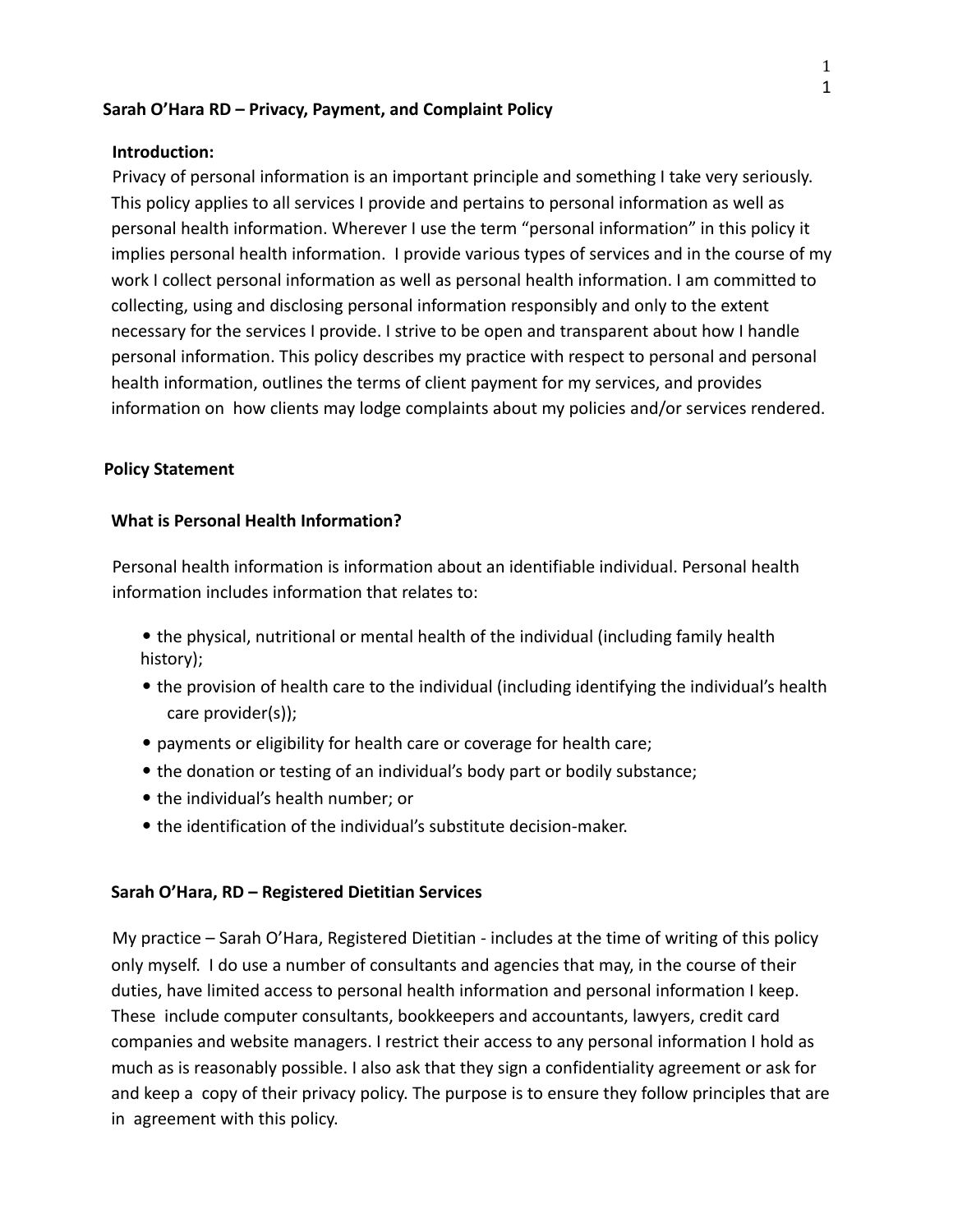Sarah O'Hara, Registered Dietitian Privacy, Payment & Complaint Policy April 4, 2017 Page 1 of 8

2 2

# **Why Collect Personal Health Information and Personal Information**

I collect, use and disclose personal information in order to serve my clients. For my clients, the primary purpose for collecting personal health information is to provide medical nutrition therapy (which includes assessment, treatment and education, recommendations or interventions). For example, I collect information about a client's health history, including their family history, physical condition and function and social situation in order to help me assess what their nutrition care needs are, to advise them of their options and then to provide the nutrition care we mutually decide upon. A second primary purpose is to obtain a baseline of health and social information so that in providing ongoing health services I can identify changes that are occurring over time.

I also collect, use and disclose personal health information for purposes related to or secondary to our primary purposes. Reasons include:

- To obtain payment for services or goods provided. Payment may be obtained from the individual, or private insurers or others.
- To promote my services, new services, special events and opportunities (e.g., a seminar or conference) that I offer. I can only do this with express consent from my client prior to collecting or handling personal health information for this purpose.
- To comply with external regulators. The College of Dietitians of Alberta regulates my profession in Alberta. The Dietitians Association of New Brunswick regulates my profession in New Brunswick. These organizations may inspect my client records and interview me as a part of their regulatory activities in the public interest. The Colleges have their own strict confidentiality and privacy obligations. In addition, as a health professional, I am required to report serious misconduct, incompetence or incapacity of other health practitioners, whether they belong to other organizations or my own. I am obligated to report information suggesting illegal behaviour to the authorities. In addition, I may be required by law to disclose personal health information to various government agencies (including, but not limited to, the Ministry of Health, children's aid societies, Canada Customs and Revenue Agency, Information and Privacy Commissioner of Alberta, Ombud New Brunswick).
- To facilitate the sale of my practice. If my practice or its assets were to be sold, the potential purchaser would want to conduct a "due diligence" review of my records to ensure that it is a viable business that has been honestly portrayed. The potential purchaser must first enter into an agreement with me to keep the information confidential and secure and not to retain any of the information longer than necessary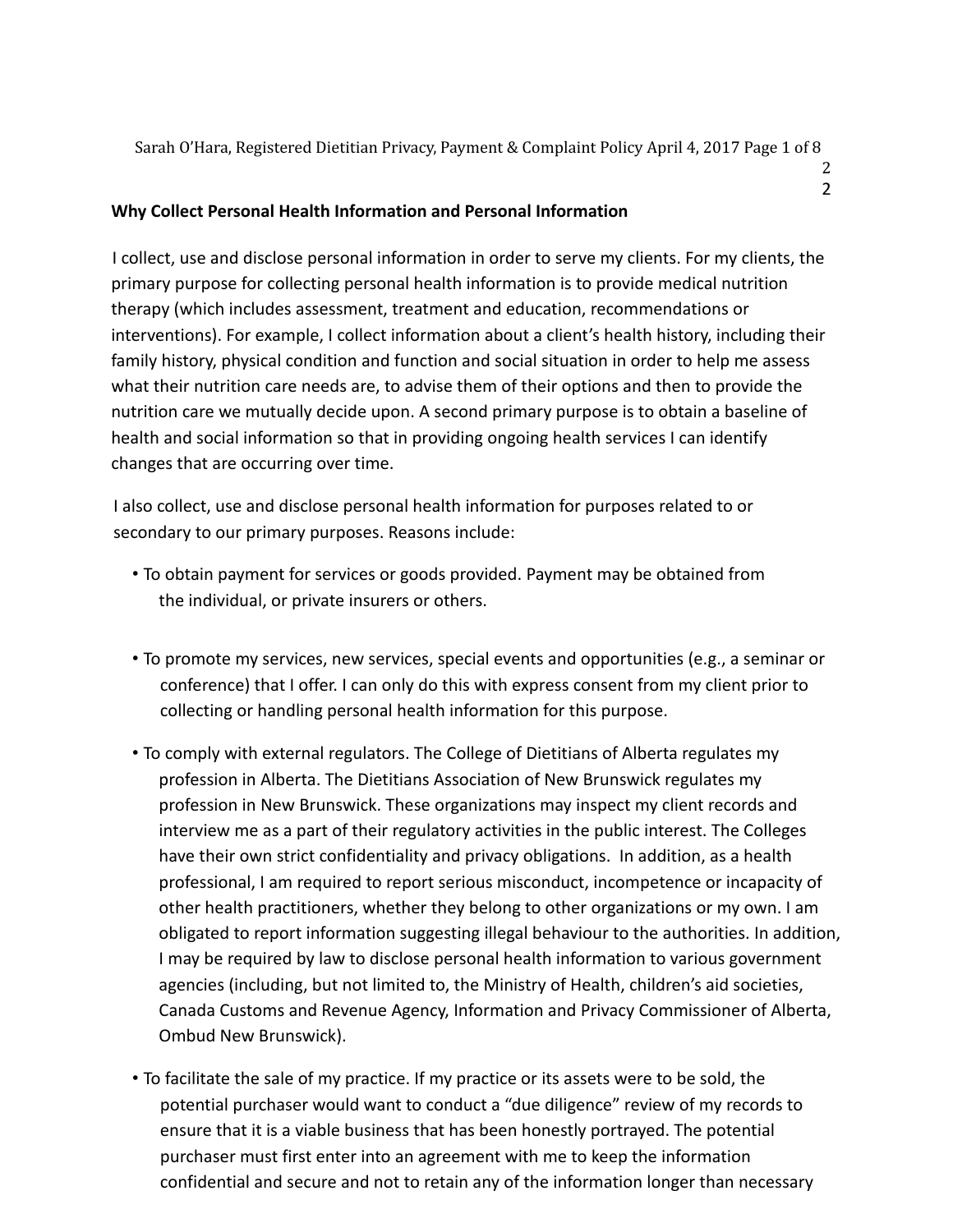to conduct the due diligence. Once a sale has been finalized, I may transfer records to the purchaser, but I will make reasonable efforts to provide notice to my clients before doing so.

## **Protecting Personal Information**

I understand the importance of protecting personal information. For that reason, I have taken the following steps:

## *Procedure I will follow:*

• Paper information is either under supervision or secured in a locked or restricted area in my home office.

- Electronic hardware is either under supervision or secured in a locked or restricted area at all times. In addition, strong passwords are used on all computers and mobile devices.
- All personal health information stored on mobile devices is protected by strong encryption.
- When paper personal information is being transported in my car the information is kept in a locked box in my car.
- Paper information is transferred through sealed, addressed envelopes or boxes by reputable companies with strong privacy policies.
- Electronic information is either anonymized or encrypted before being transmitted.
- I am informed about my obligations to collect, use and disclose personal information only as necessary to fulfill mine and the duties of others and in accordance with my own privacy policy.
- I do not post any personal information about my clients on social media sites and I am informed on the appropriate use of social media.
- External consultants and agencies with access to any personal information I hold must enter into a privacy agreement with me.

# **Openness about the Personal Information Process**

# Policy Statement:

I am aware of my obligation to make my Privacy Policy available to the public and my Privacy Statement is given to all my clients. Individuals wanting a copy of my privacy policy can easily obtain it by request from me by emailing sarahohara.rd@gmail.com .

# *Procedure I will follow:*

- 1. I am responsible for providing my Privacy Policy document to anyone who requests it.
- 2. A short privacy policy statement is given to all clients and it clearly states where to obtain the more detailed privacy policy.
- 3. A privacy statement summarizing the Privacy Policy document is provided to each new client at the time the consent form is signed.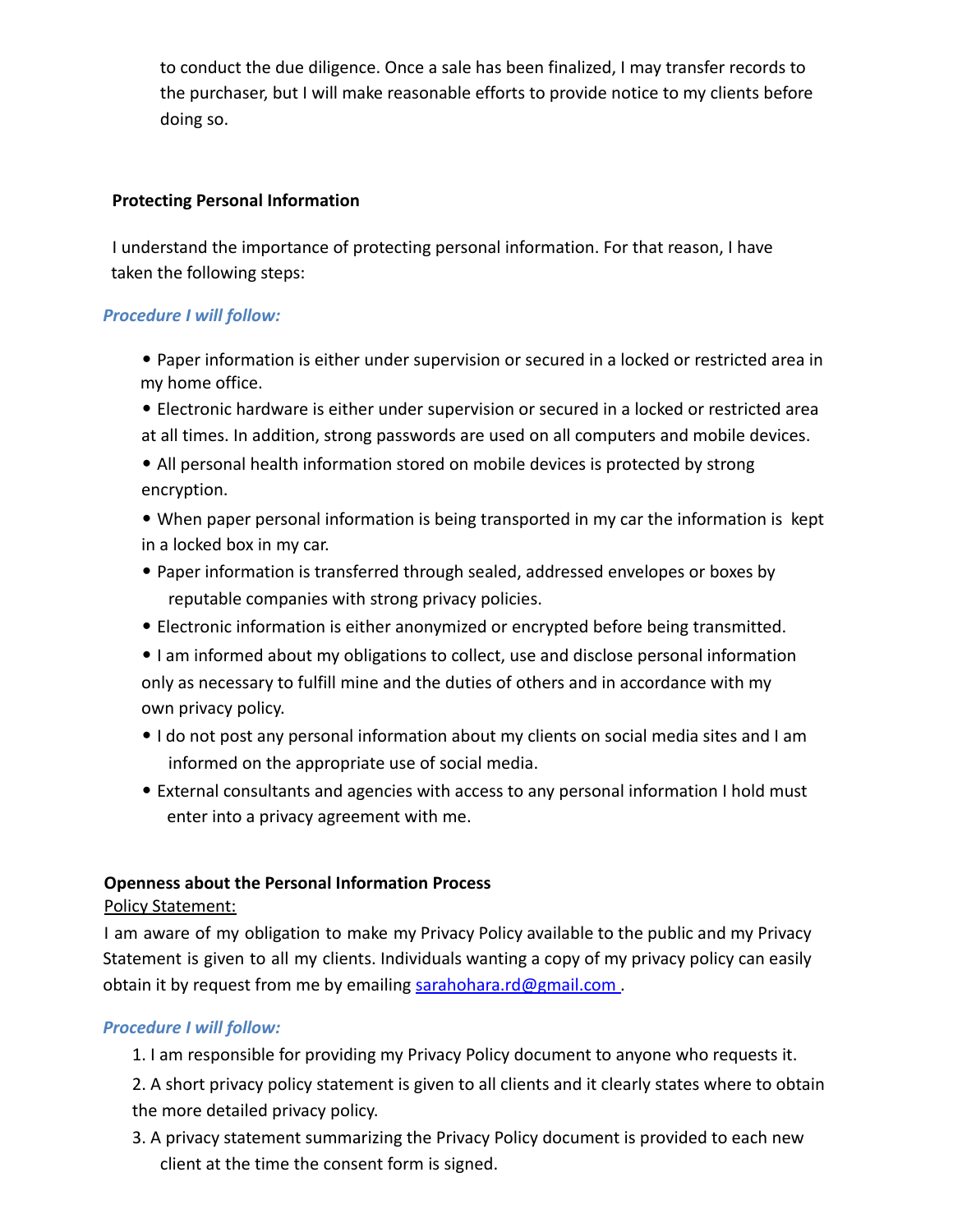## **Right to Access Personal Information**

### Policy Statement:

Individuals have the right (with some exceptions) to access personal information about themselves held by me and to know what I have done with it. This ensures that the personal information is adequate, correct and up to date.

### *Procedure I will follow:*

- 1. A verbal request is all that is needed, however I may require the request to be in writing;
- 2. I am available to assist anyone who wants to access their information for which I am the Health Information Custodian;
- 3. I will provide access upon request within 30 days unless grounds for refusal exist;
- 4. I will provide access not only to personal information on record, but also on how I have used and disclosed it;
- 5. I will keep records of any unusual uses or disclosure of personal information (e.g., systematically filing a cover letter, fax sheet or email in the relevant file);
- 6. I will confirm the identity of the individual requesting the information before disclosing it;
- 7. I will take reasonable and necessary steps to ensure that the individual requesting information can understand it (e.g., explain short forms or codes, provide it in an alternative format where the requester has a sensory disability);
- 8. I will provide access, despite a ground for refusal (except law enforcement) where the individual's life, health or security is threatened. I am aware that grounds for refusal to access personal information could include:
	- It is quality of care information or information generated for the College's quality assurance program;
	- Raw data from standardized psychological tests or assessments;
	- There is a risk of serious harm to the treatment or recovery of the individual or of serious bodily harm to another person; or
	- Access would reveal the identity of a confidential source of information
- 9. Even if I refuse the request, I am aware that I cannot destroy the information until the individual has had a chance to challenge the refusal.
- 10. Additional procedures for handling access requests:

• I will notify the individual of his or her right to complain to the Information and Privacy Commissioner of Alberta or Ombud NB if the request for access is refused (along with the reasons for the refusal) and that the burden of justifying the refusal is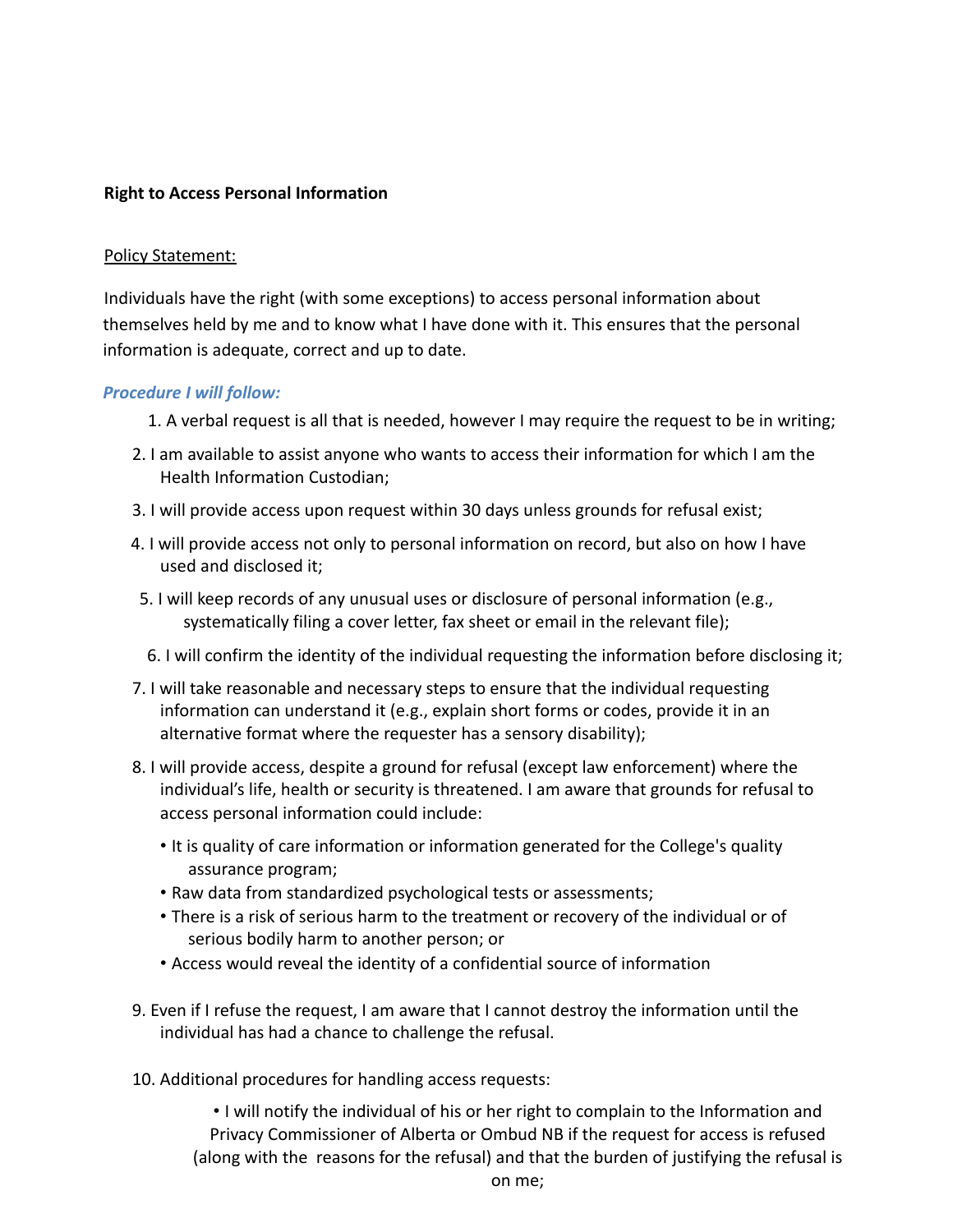• I am aware that I can refuse frivolous, vexatious and bad faith requests for access; • I am aware that I can only charge a reasonable cost recovery fee for access and must provide an estimate of the fee in advance. (Note: Under FOIP Regulations, I am permitted to charge reasonable fees related to the cost to produce a hard copy of the record, the time and cost to prepare and handle the record for disclosure, and the cost of shipping the record or a copy of the record.)

### **Correction Requests**

#### Policy Statement

Clients have the right to request a correction of erroneous information held by the organization. The purpose is to maintain appropriate and accurate information on clients.

### *Procedure I will follow:*

- 1. I strive to be fair to my clients.
- 2. Correction requests are restricted to factual information. Professional observations and opinions are not generally subject to correction requests.
- 3. Corrections are made without obliterating the original entry.
- 4. A notice of the disagreement is filed with the record where I do not agree that the information is incorrect. I will also provide an individual how I have notified of refusal to correct information of his or her right to complain to the Information and Privacy Commissioner or Ombud NB about the refusal.
- 5. Corrections or notice of the disagreement are sent to third parties who have received the erroneous information unless doing so is not appropriate. However, there are limits that may include the following:
	- The individual must request it;
	- The notification need only be made where reasonably possible; and
	- The HIC can refuse to give the notification if the correction cannot reasonably be expected to have an effect on the ongoing provision of health care or some other benefit to the individual.
- 6. The individual will be given a timely response (usually within 30 days) to a request to correct, along with reasons for any refusal to do so and notice of any recourse.
- 7. Grounds to refuse correction may include requests where:
	- The request is frivolous, vexatious or made in bad faith; or
	- I did not create the record and I do not have sufficient knowledge, expertise or authority to make the correction.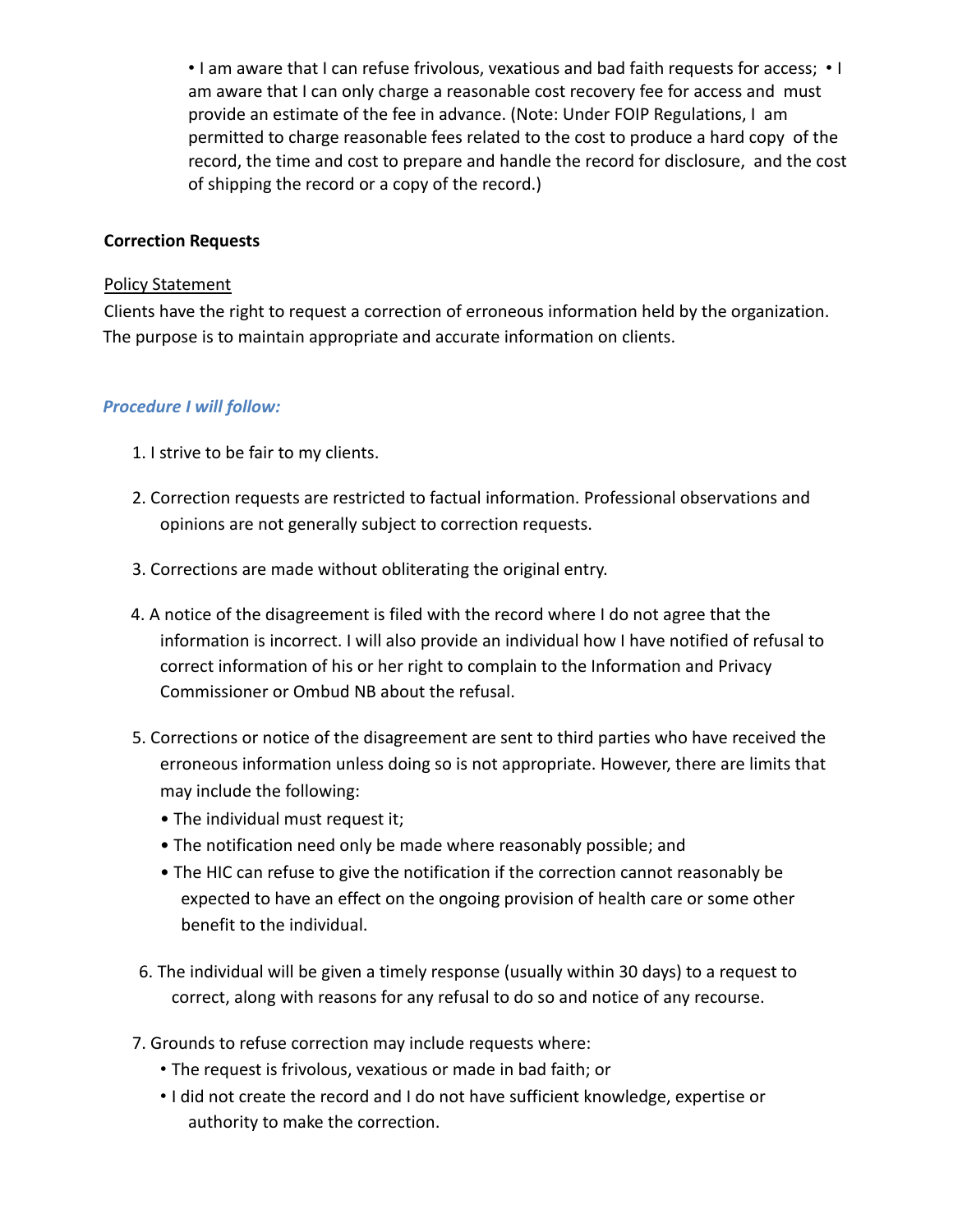### **Retention and Destruction of Personal Information**

I need to retain personal information for some time to ensure that I can answer any questions you might have about the services provided and for my own accountability to external regulatory bodies.

I keep our client files for at least ten years from the date of the last client interaction or ten years from the date the client would have turned 18 years of age.

I aim to only keep files containing personal health information in electronic format. However, should I obtain paper files containing personal health information, I will destroy these by using a high quality paper shredder. I destroy electronic information by deleting it in a manner that it cannot be restored. When hardware is discarded, I ensure that the hardware is physically destroyed or the data is erased or overwritten in a manner that the information cannot be recovered.

### **Payment & Cancellation Policy**

Payment is due on or before the date of services rendered; for service packages, payment for all services encompassed by the package pricing is due on or before the date of the initial consultation. I will email the client a copy of her/his invoice detailing service information and payment owing immediately following the service provided. I do not currently offer direct billing/invoicing to private health insurance providers; upon receipt of payment and per written or verbal request I can provide all information required for a client to submit a health provider related expense through her/his private health insurance provider. I may require a deposit at the time of booking. Payment may be made either 1) by credit card through your invoice link (online via Square), or 2) via your financial institution by Interac e-transfer (Please note, any fees collected by your financial institution to utilize this payment option are in addition to the cost of my services. Please direct payments to Sarah O'Hara at sarahohara.rd@gmail.com).

I typically do not provide refunds. In extenuating circumstances, however, refunds may be provided at my discretion and will be decided on a case-by-case basis. If you are unhappy with my services in any way please discuss with me directly so that I can undertake any reasonable steps to ensure your satisfaction with my services. Please note I will not offer full or partial refunds if a claim to reimburse the client for all or a portion of my services has been filed with a health insurance provider; to do so would constitute insurance fraud.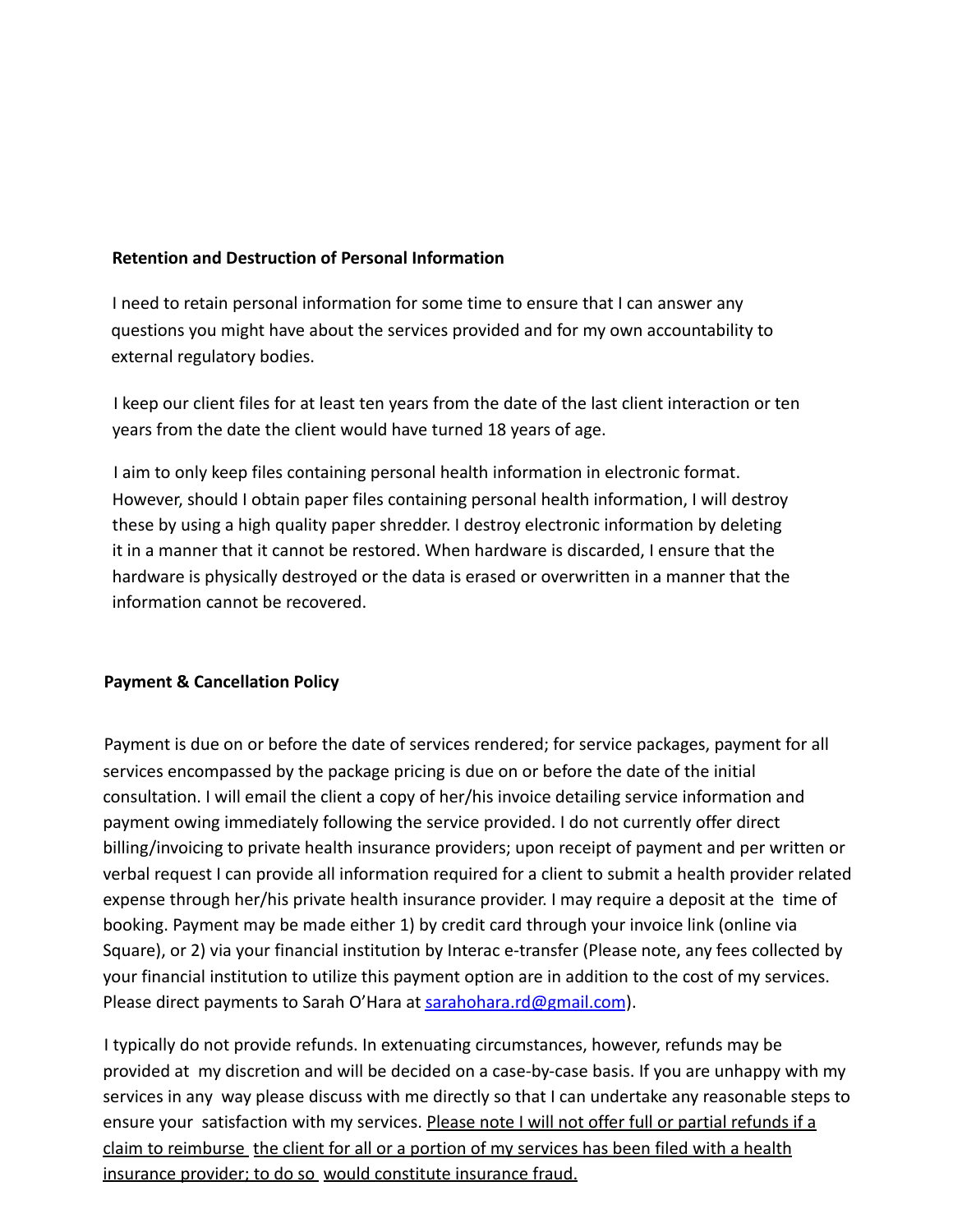Please respect my cancellation policy by providing a minimum of 24 hours' notice for all cancellations or to reschedule your service; you may be charged in full for cancellations should you fail to provide this notice. A request to re-book an initial consultation may require payment in full at the time of rescheduling.

# **Complaints System**

### *Procedure I will follow:*

- 1. I am the designate to investigate complaints. I will:
	- a) receive and promptly acknowledge receipt of a complaint;
	- b) investigate the complaint;
	- c) decide on the complaint; and
	- d) I will consult with another private practice Registered Dietitian in New Brunswick or Alberta to ensure fairness.
- 2. I will inform the Complainant of their recourse to external bodies as required, should the complaint not be resolved to satisfaction with Step 1:
	- a) the regulatory body(ies) for the organization or members of the organization (e.g., [Dietitians Association of New Brunswick,](http://www.adnb-nbad.com/making-a-complaint/) or the College of Dietitians of Alberta);

### **If there is a Privacy Breach**

While I will take precautions to avoid any breach of your privacy, if there is a loss, theft or unauthorized access of your personal health information I will notify you.

Upon learning of a possible or known breach, I will take the following steps, as applicable:

- Consider whether the Commissioner must or should be notified
- Assess what and how much information was breached and in what manner (e.g., paper format, electronic format).
- Determine whether copies were made.
- Implement any necessary action to contain further unauthorized access (e.g., change passwords, identification numbers and/or temporarily shut down a system).

• Notify all individuals whose personal health information has been compromised in the most appropriate way possible in light of the sensitivity of the information (e.g., by phone, in writing, at your next appointment, etc.).

• Inform all individuals of the steps that have or will be taken to address the privacy breach and that the Information and Privacy Commissioner's Office, Alberta has been informed. • Provide the individuals with the Information and Privacy Commissioner's Office of Alberta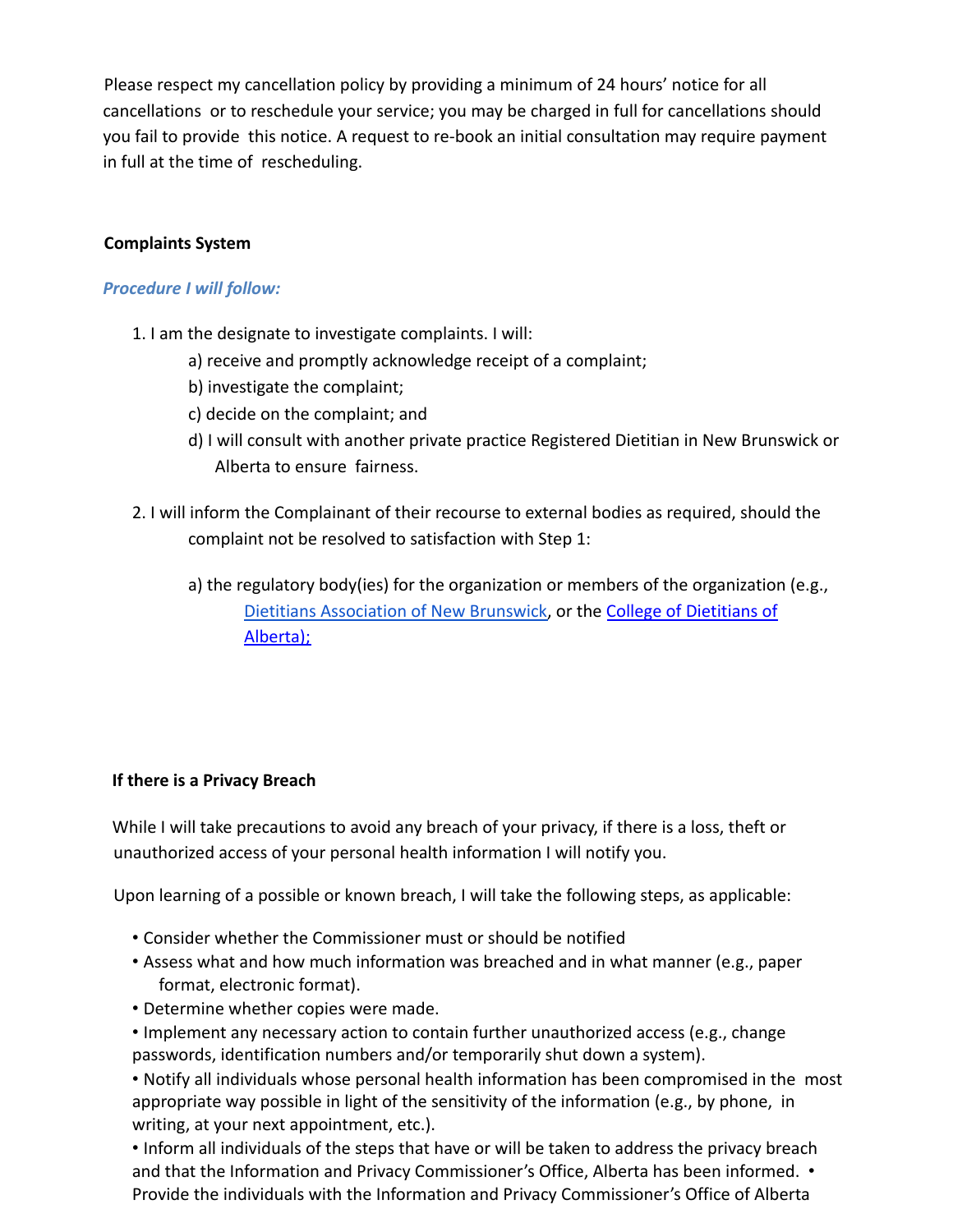contact information in case individuals have further questions.

• Advise the individual of their right to make a complaint to the Commissioner • Conduct an internal investigation into the matter to identify how and why the privacy breach occurred.

- Take the necessary steps to implement a plan that strives to avoid a similar privacy breach from occurring in the future.
- I will advise the Information and Privacy Commissioner's Office of Alberta or of the investigation findings and proposed future prevention plan and work together to make any necessary changes.
- Report the results of investigation to the relevant regulatory College if appropriate or required.

**The privacy and complaints portions of this policy have been drafted under the** *Health Information Act, 2000, Chapter H-5***.**